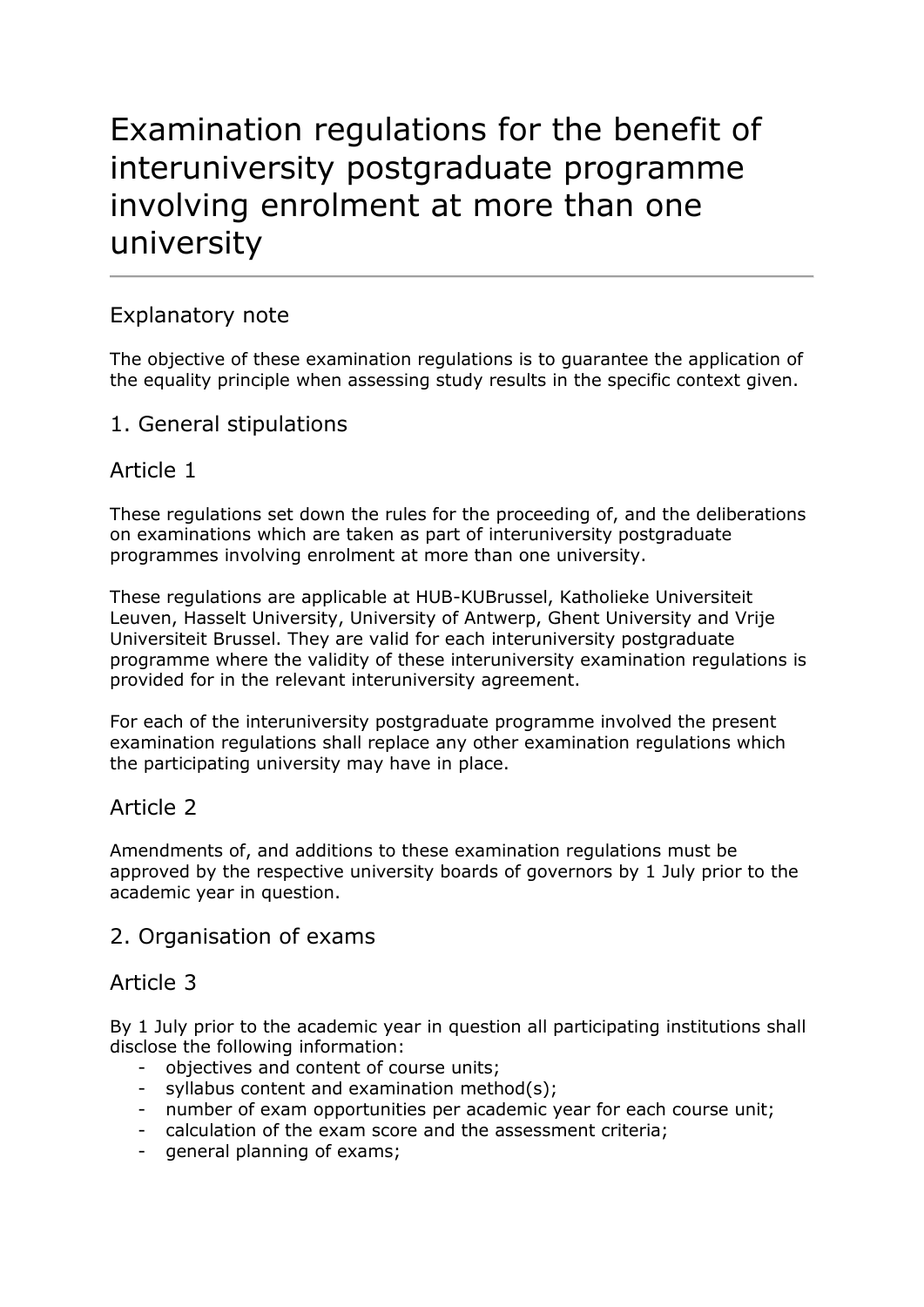Prior to the start of the academic year and before exams are held at the very latest the names of the chairman and secretary of the relevant examination board, the ombudsperson and the member of staff responsible for the administrative aspects of the exam procedure shall be announced, along with their contact details.

At each participating university the exam schedules shall be communicated to students a minimum of three weeks before the start of the relevant exam period. Every effort shall be made to achieve a reasonable spreading of exams for each student.

# 3. Nature and composition of examination board – examiners

# Article 5

The interuniversity steering committee or education committee shall establish one examination board for each programme in its entirety or halfway the programme.

The examination board for each programme in its entirety is representatively composed of at least six voting members, in such a way that each of the involved institutions is represented by at least one voting member. In order to form a valid assessment of a student, at least half of the members of the examination board have to take part in the deliberation.

The examination board shall appoint a chairman and a secretary from its members.

Participation in the working of the examination board by means of an advisory vote is permitted to:

- the Ombudsperson;
- the Administrative Secretary of the faculty or (a) member(s) of the administrative staff who prepare(s) the deliberation appointed by the Dean, and the study counsellor.

# Article 6

In the event of a blood relationship or affinity to the fourth degree between a student and an examiner, or in the event that an examiner is of the opinion that there may be a potential conflict of interest, the examiner shall submit a request to the chairman of the examination board for an alternative examiner to be appointed. If an examiner is unable for reasons of 'force majeure' to hold an exam as planned, the chairman of the examination board shall likewise appoint an alternative examiner.

## 4. Examination proceedings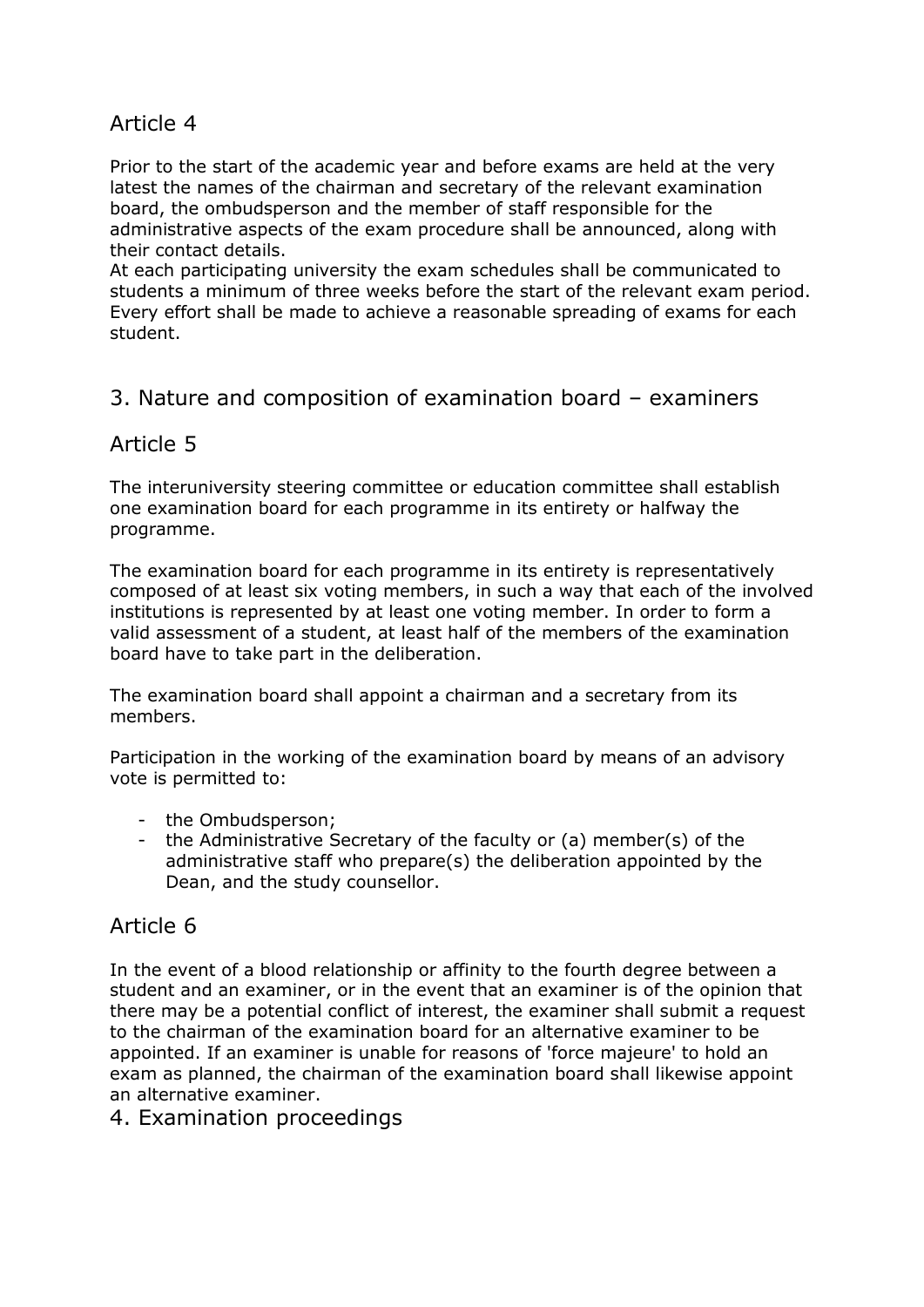Examiners and students shall adhere strictly to the examination procedure as determined. Exams may only be rescheduled for weighty reasons.

In such a case the chairman of the examination board or his/her replacement shall consult with the parties involved and reschedule the exam in question. The member of staff responsible for the administrative aspects of the exam procedure shall be informed of this circumstance.

# Article 8

If there are weighty reasons to do so a student may obtain permission to sit exams in a different way from the one established. In order to obtain such permission the student in question shall submit a written request to the chairman of the examination board at the moment of enrolment or immediately following the coming into being of such a reason.

## Article 9

All exams are public and shall be sat in a lecture room at one of the participating universities, unless there are weighty reasons (to be determined by the chairman of the examination board) to choose a different location.

Every student or examiner may request the presence of an observer at an examination. The role of observer may not be filled by a student who is due to be examined by the examiner involved in the same academic year, nor by a relative up to the fourth degree of kin. Such a request shall be submitted in writing to the chairman of the examination board.

## Article 10

For each course unit an exam score is awarded. An exam score has the form of a whole number between 0 and 20. An exam score may also take a non-numerical form, i.e. "pass" or "fail".

Exam scores shall be calculated by adding up the student's results and rounding the final score down for decimals  $< 0.5$  and rounding this up for decimals  $\geq 0.5$ .

## Article 11

If a student fails to report for all examinations or ceases participation he or she shall inform the member of staff responsible for the administrative aspects of the exam procedure without delay.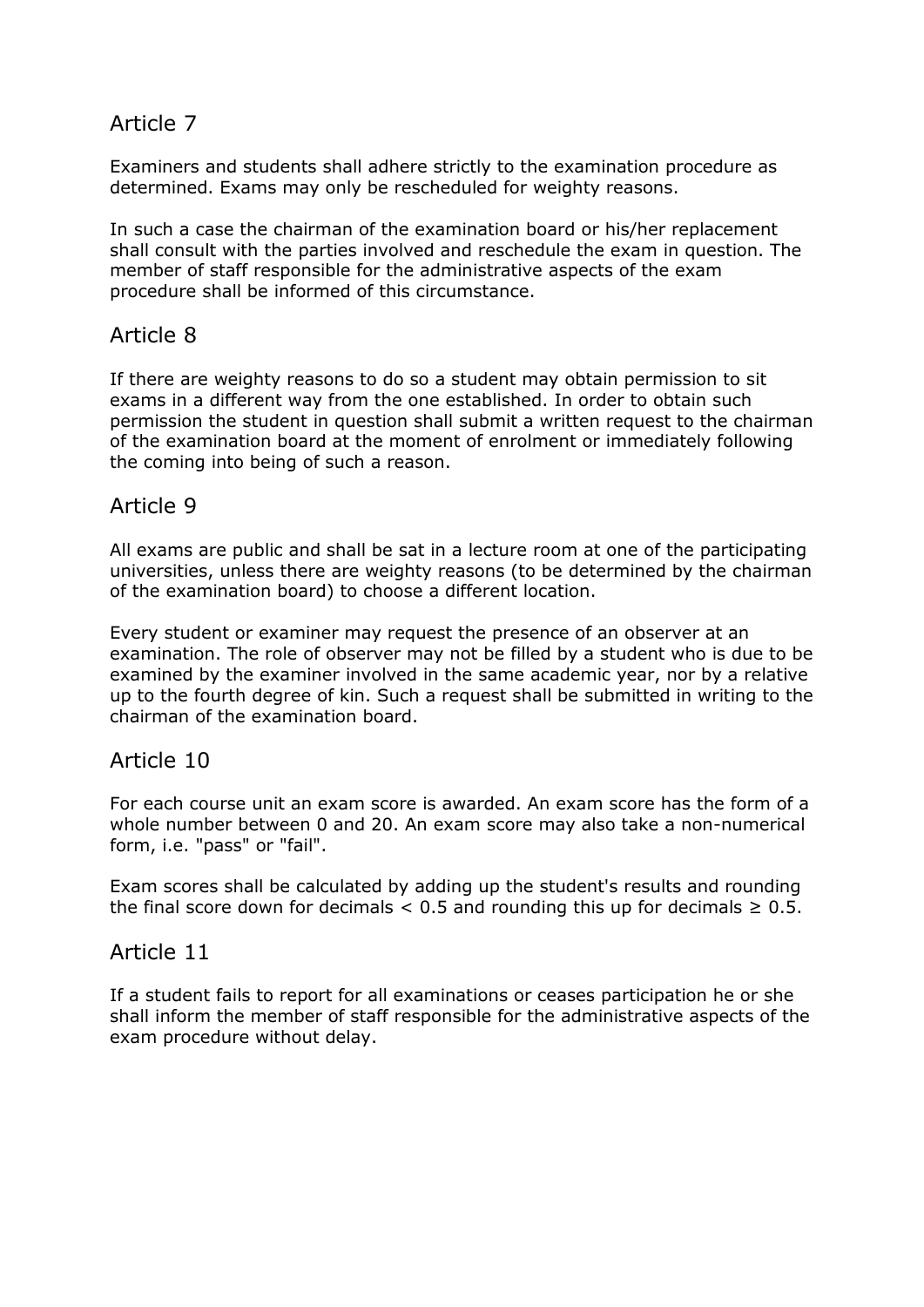An irregularity is defined as any behaviour by a student in an examination setting which renders partially or wholly impossible a proper assessment of their own knowledge, understanding and/or skills or those of other students (or attempts to do so).

Plagiarism is an irregularity involving the use of one's own or other people's work (ideas, texts, structures, images, plans etc.), in its identical form or slightly adapted, without a careful acknowledgement of sources.

In the event that an examiner suspects a student of having committed an irregularity during an exam he or she shall report this to the chairman of the examination board without delay.

In the event that an examiner suspects a student of plagiarism the chairman of the examination board shall likewise be informed without delay.

If the suspicion is substantiated the examination board for the programme in its entirety shall decide on whether disciplinary action is to be imposed against the student. The student may continue to take exams pending the decision by the examination board.

The student involved has a right to be heard prior to any decision on an irregularity committed being taken. The ombudsperson shall be invited to be present. The student has inspection of the files and is allowed counsel during the interrogation.

The following disciplinary sanctions may be imposed by the examination board:

- awarding zero marks for the exam or paper of the given course unit or part thereof;
- awarding no marks for any exams in the given examination period;
- rejection: in this case the student may not re-enrol until the following academic year at the earliest and loses all marks already obtained in the examination period in dispute;
- exclusion: termination of the student's enrolment for the current academic year with immediate effect and being prohibited from enrolling for the following academic year at all participating institutions.

In determining the gravity of the offence and the punishment imposed the following aspects, among others, are taken into account:

- nature and scale of the irregularity/plagiarism committed;
- the student's experience;
- whether or not the deceit was intentional.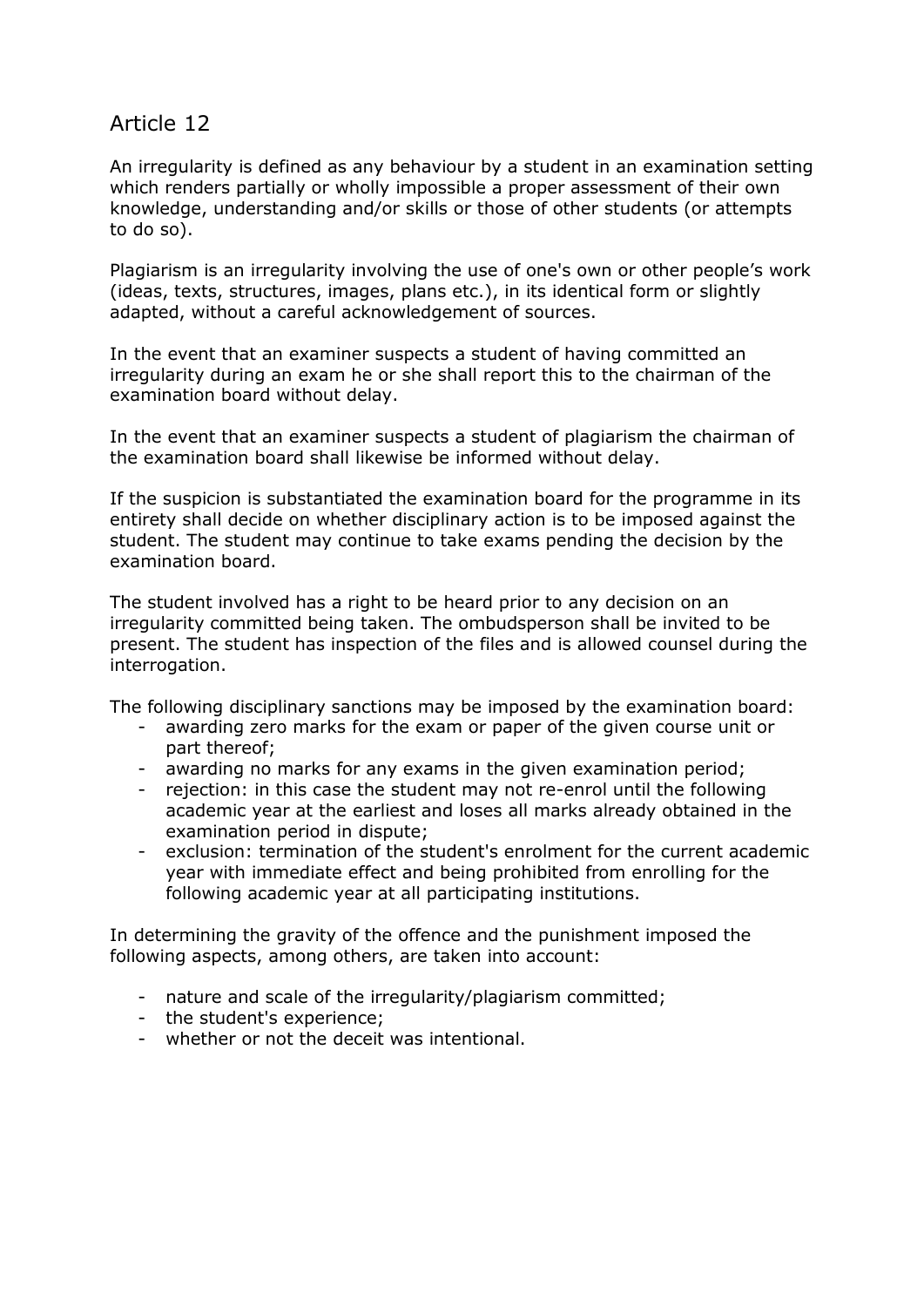# 5. Establishing exam results

## Article 13

A student shall have passed a course unit if he/she has acquired a minimum result of 10/20 or a "pass" assessment.

In order to calculate the average score for an entire programme the results obtained for each course unit shall be weighted according to the number of credits attached to a course unit. Course units for which a non-numerical assessment has been awarded shall not be taken into account for this calculation.

In calculating the average for the final score the student's results shall be added up and rounded down to the lower percentage for decimals 0.1-0.4 and rounded up for decimals 0.5-0.9.

#### Article 14

A student shall have passed a programme if he/she has obtained credit certificates or an exemption for all the constituent course units.

## Article 15

The certificate for the interuniversity postgraduate programme can only be obtained together with or after the completion of a Master's programme.

## 6. Deliberations

#### Article 16

The time and location for the deliberations shall be determined a minimum of three weeks before they are due to take place.

A member unable to attend shall report this circumstance to the chairman without delay.

For a valid decision to be reached over a student a minimum of half of the board members must take part in the deliberations. All members present shall take part in the deliberations regarding each student.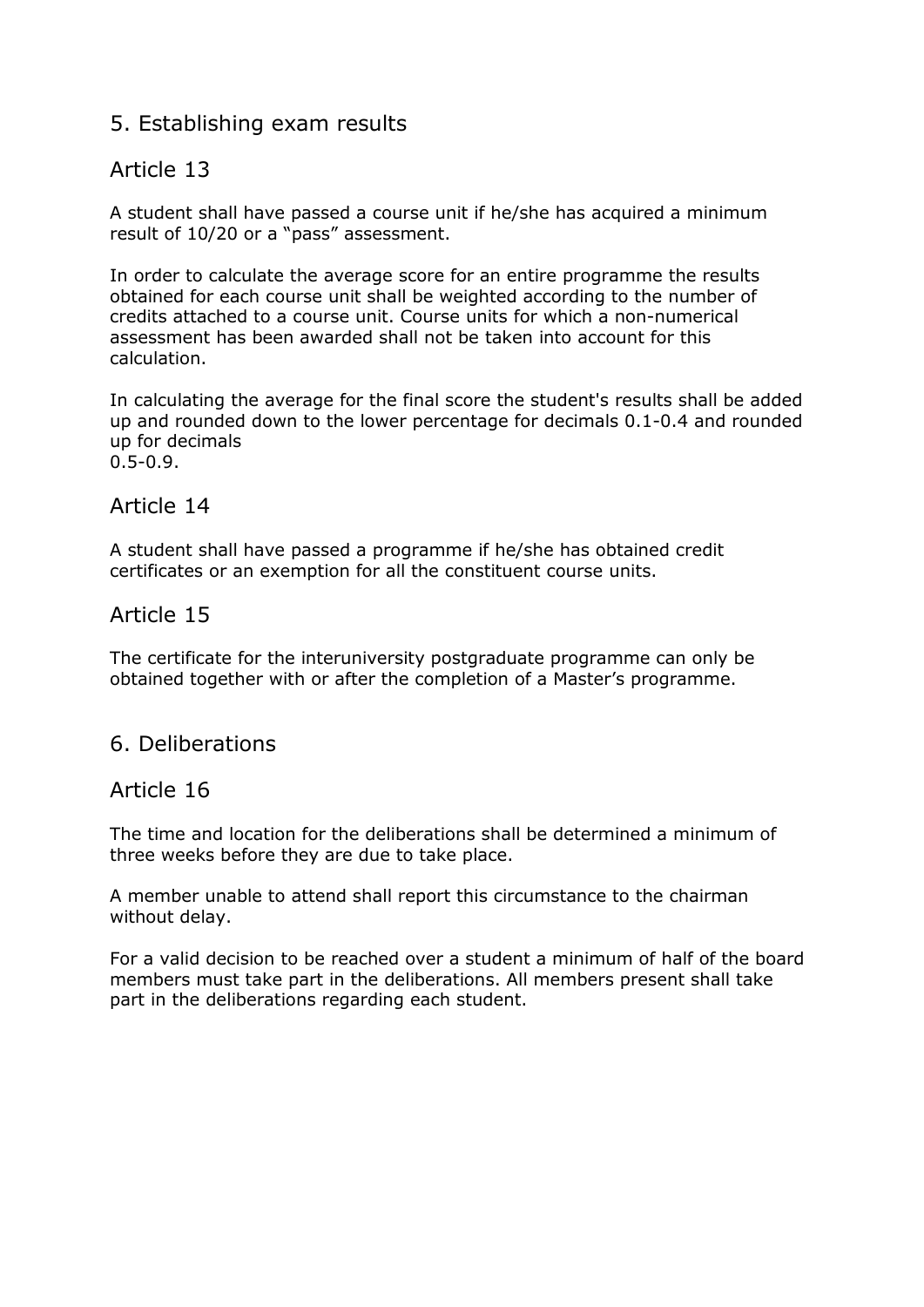On the basis of a list of results the examination board shall jointly check the results of each individual student and validate these.

The examination board does not hold the power to adjust exam results at examiners' meetings, unless there has been a material mistake, a gross irregularity or an apparent injustice.

Unless an examination board member or the ombudsperson requests a vote, the chairman's proposal shall rank as a decision.

Voting is not secret, unless a member of the examination board or the ombudsperson requests for a secret vote to be held.

Each member of the examination board has one vote only. Decisions reached through voting are reached by majority vote. Invalid votes and abstentions are not taken into account.

In the event of a tied vote the examination board decision shall be to the advantage of the student.

## Article 18

The members of the examination board and all those present at the meeting are bound to guarantee the confidentiality of the discussions and the votes.

## Article 19

In the meeting minutes the proceedings of the examination board during the examiners' meeting shall be recorded. The minutes shall be signed by the chairman and secretary of the examination board.

These minutes shall record the date and place of the deliberations as well as the criteria applied in determining the results and, for each student, the decision regarding their results, in accordance with article 15.

The minutes of the deliberations shall mention, if applicable, that a vote was held in accordance with article 17 regarding the results of certain students.

The minutes shall state the exam results or refer to the exam results as attached to the minutes or contained in a digital file.

If applicable, the minutes of the deliberations shall include mention of the decisions under article 17, paragraph 2 and article 26.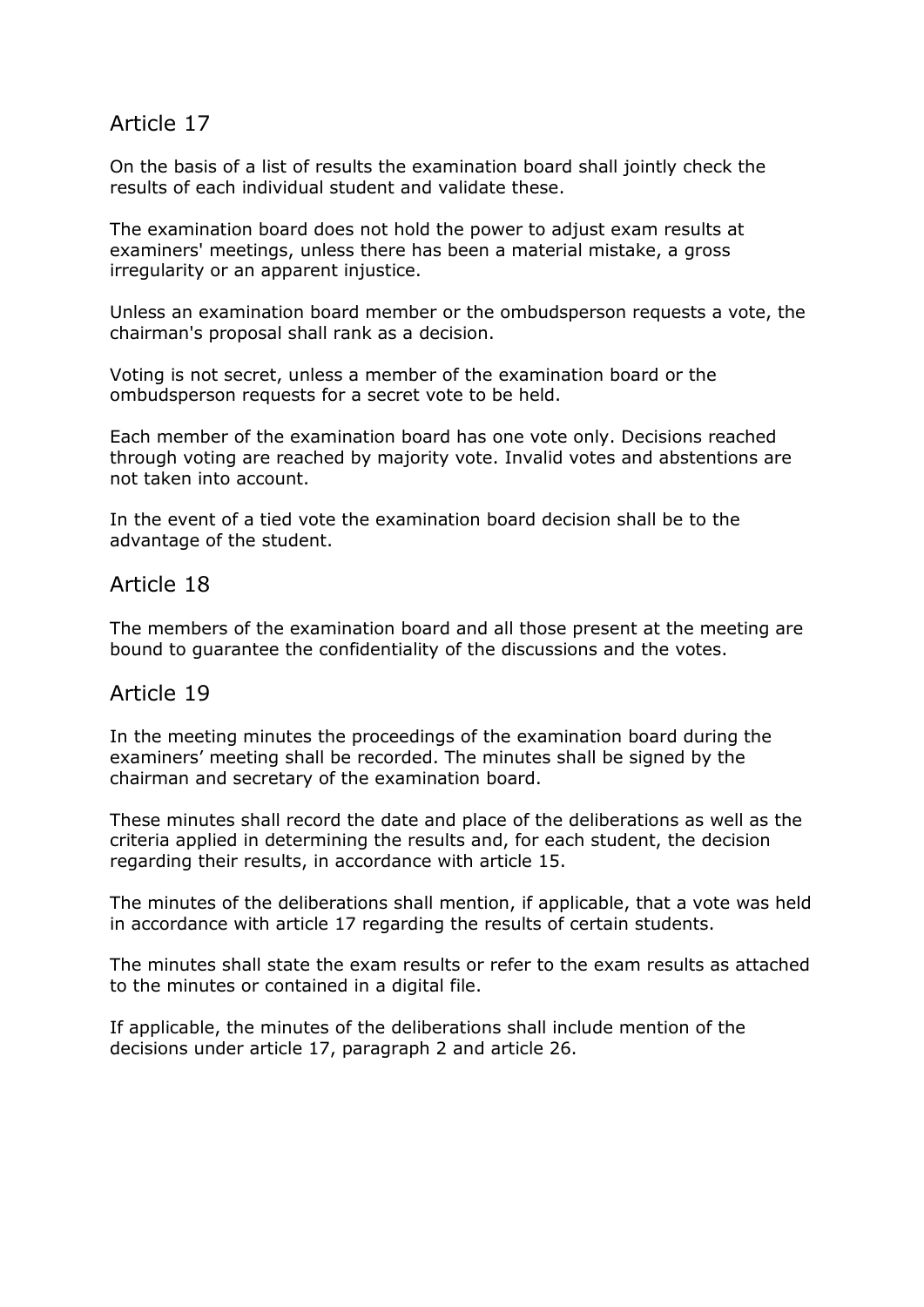# 7. Announcement of exam results

# Article 20

The interuniversity steering committee or education committee shall determine the procedure governing the announcement of results at all the institutions involved.

# Article 21

Copies of written exams shall be stored by examiners for a period of one year following the end of the academic year concerned. Students have a right to inspect their work as part of the examination feedback procedure.

# Article 22

The competent administrative section at each participating university shall ensure that, in accordance with the stipulations of article 20, students receive their individual credits and results within a fortnight from the first announcement of results.

# 8. Obtaining credit certificates

# Article 23

Both an exam score of 10 or more points or a "pass" assessment mean that the student is awarded a credit certificate for the course unit concerned which holds unlimited validity for the programme where it was obtained. After a period of 5 academic years, starting from the academic year following the academic year in which it was obtained, a refresher programme may be imposed. Such a decision shall be taken by the interuniversity education committee or steering committee.

## 9. Dispute settlement

# Article 24

Irregularities or conflicts between examiners and students which interfere with proper exam proceedings shall be reported to the examination board by the ombudsperson or the persons involved. If necessary, the examination board shall take preliminary measures to safeguard the proper proceeding of exams. The examination board shall hear the parties which request to be heard and shall then take a final decision.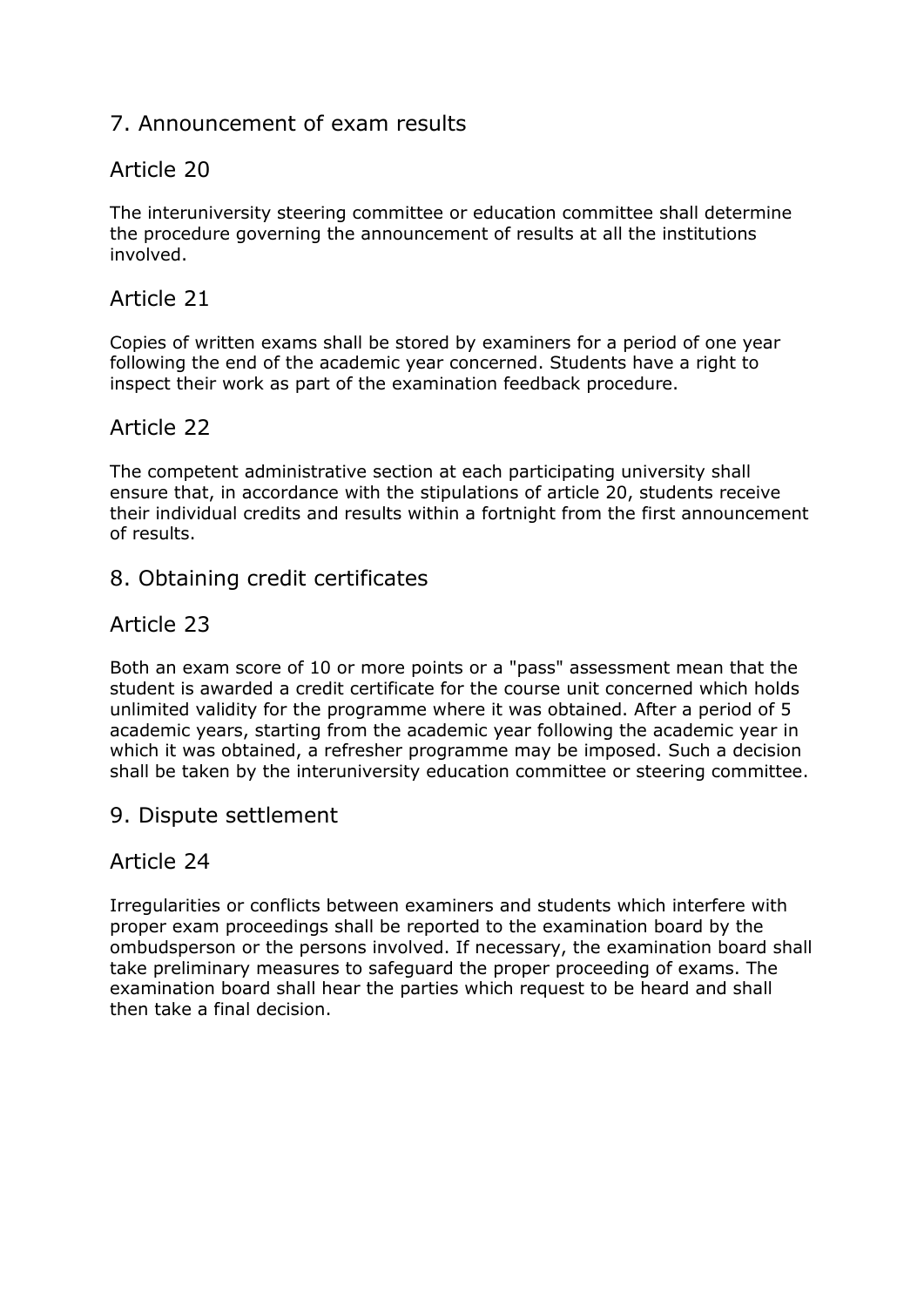In the event that a material mistake is established following deliberation this circumstance shall be reported formally to the chairman of the examination board, within ten calendar days.

A mistake not resulting in a decision which is disadvantageous to the student shall be rectified by the chairman and secretary of the examination board. The correction shall be communicated to the student involved. The chairman and secretary shall report this in an addendum to be attached to the meeting minutes.

In the event that the decision taken is disadvantageous to the student the chairman shall call a new meeting of the examination board as soon as possible

The new decision shall be communicated in writing to the student involved. In accordance with article 26 it is possible to appeal against the new decision.

# Article 26

In the event of a dispute over an exam decision or an exam-related disciplinary measure the student involved may lodge an internal appeal with a body appointed by the interuniversity steering committee, if necessary aided by the ombudsperson, within a period of five calendar days from the announcement of exam results. The appeal shall result in:

- a rejection of the appeal by the chairman of the appeal body on the basis of its inadmissibility;
- a decision by the appeal body which either confirms or revises the original decision, stating full grounds.

Decisions as described in the previous paragraph shall be communicated to the student involved within a period of fifteen calendar days starting from the day following the day on which the appeal was lodged.

## 10. Study progress monitoring

## Article 27

The student is subject to the system of study progress monitoring in place at the institution of his/her registration. An institution's decision to refuse a student's registration is recognized by the partner institutions in the agreement.